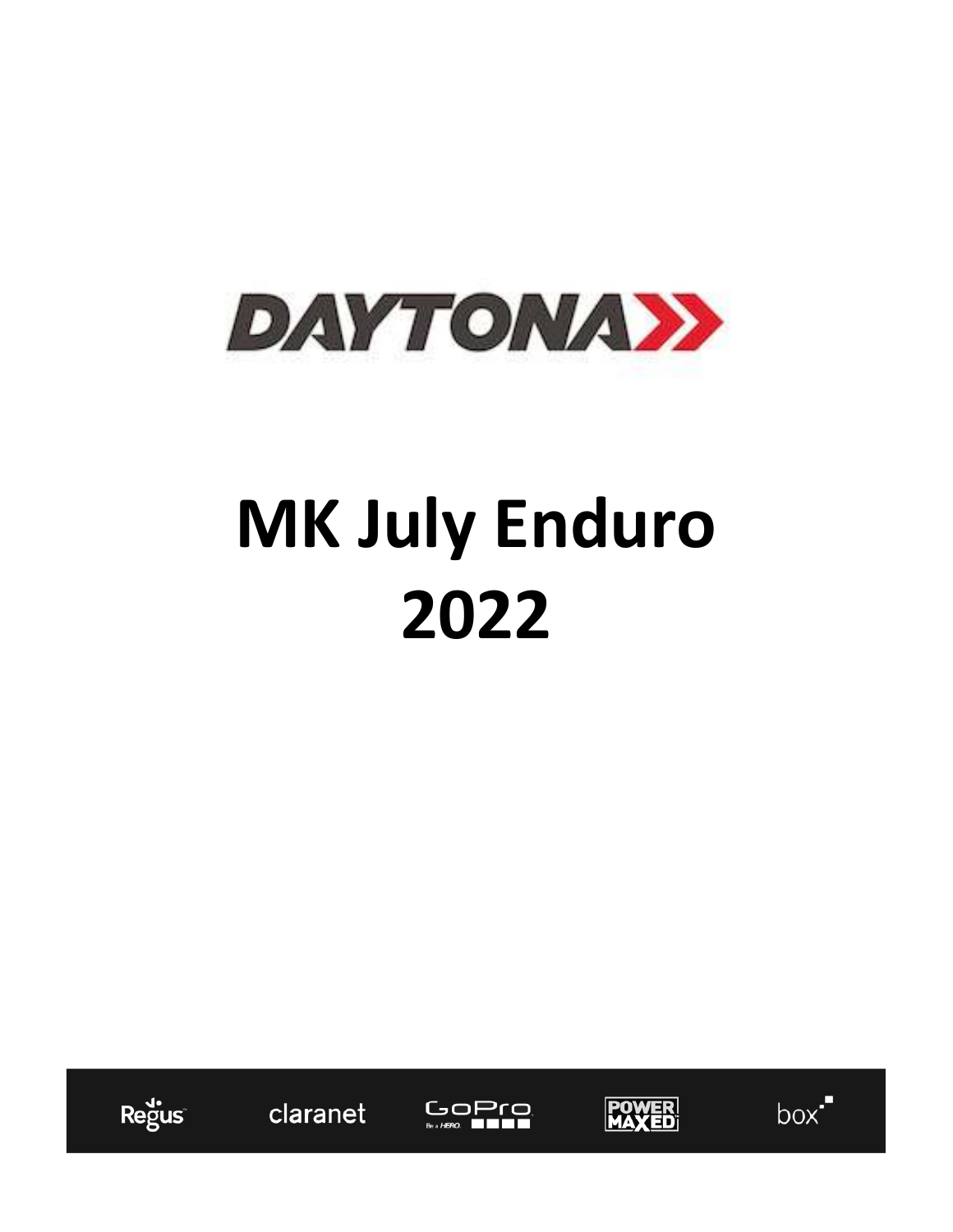### **Timetable**

### **Sunday July 17th 2022**

- 14:30 Arrival, Briefings Begin
- 15:15 Final Briefing
- 15:30 Verbal Pit Lane Briefing
- 15:45 40min Practice Starts
- 16:25 Practice Finishes
- 16:35 DMAX Qualifying
- 16:50 N35 ST Qualifying
- 17:15 Race Start
- 20:15 Chequered Flag & Awards Ceremony

### Technical Rules

### **RR1. ENTRY**

- a. Entry for this event is on a first come, first served basis. Entries are confirmed only when full payment has been received by Daytona Milton Keynes. The Race Organisers have the right to refuse an entry for whatever reason.
- b. Only experienced drivers aged 14+ in N35 ST or 16+ in DMAX will be eligible to race.
- c. The classes will compete at the same time for separate trophies.
- d. Entry fees are non-refundable and non-transferable.
- e. The Race Organisers may cancel the event if the number of entries is insufficient to make the event worthwhile, or due to any other circumstances beyond the control of the Organisers.

**RR2. EVENT FORMAT** See the event timetable above

claranet







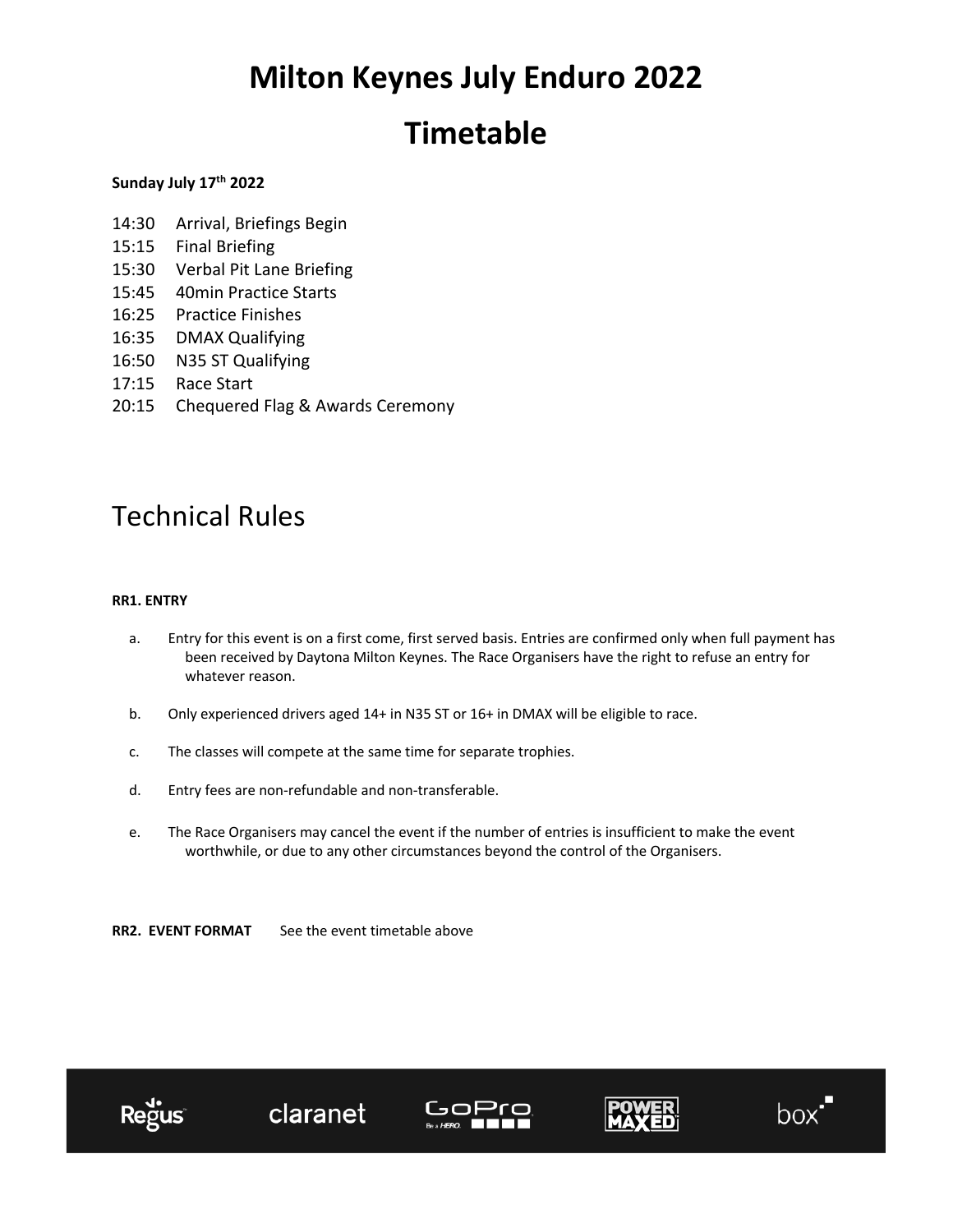### **RR3. SIGNING ON / BRIEFING**

- a. Teams/drivers will not be permitted to take part in any of the event if they have not completed the signing on procedure and signed the Drivers Risk Awareness Declaration.
- b. Any team/driver who has not attended the mandatory drivers briefing will not be permitted to take part in any of the event.
- c. Any driver who has not completed one flying lap during the official practice or qualifying session will not be permitted to race.
- d. Any team who attempt to enter a driver into the race, who has not completed the full sign-on procedure will face expulsion from the race. It is each Team Captain's responsibility to ensure all of their drivers have completed the three stages of race preparation (sign-on, briefing and practice). You must wear and be ready to display all 3 wristbands to be to take part in the event.

### **RR4. QUALIFYING**

- a. The Pit Lane will open at 16:35 signalling the start of the DMAX kart 10-minute qualifying session. At 16:50 the N35 ST 10-minute qualifying session commences. Teams may use the full 10 minutes to qualify or choose to remain in the pits to conserve fuel and only complete a minimum of one flying qualifying lap. Once the chequered flag is shown signalling the end of qualifying all drivers must return to the pit lane.
- b. Any teams who fail to register at least 1 qualifying lap will start from the pit lane once the last kart on circuit has completed one lap.
- c. During qualifying, any team that commit the following offences will start the race from the back of the grid:

Advantage by contact; Overtaking under a yellow flag; Losing control (spinning out) under the yellow flag; Multiple contact or track limits boards.

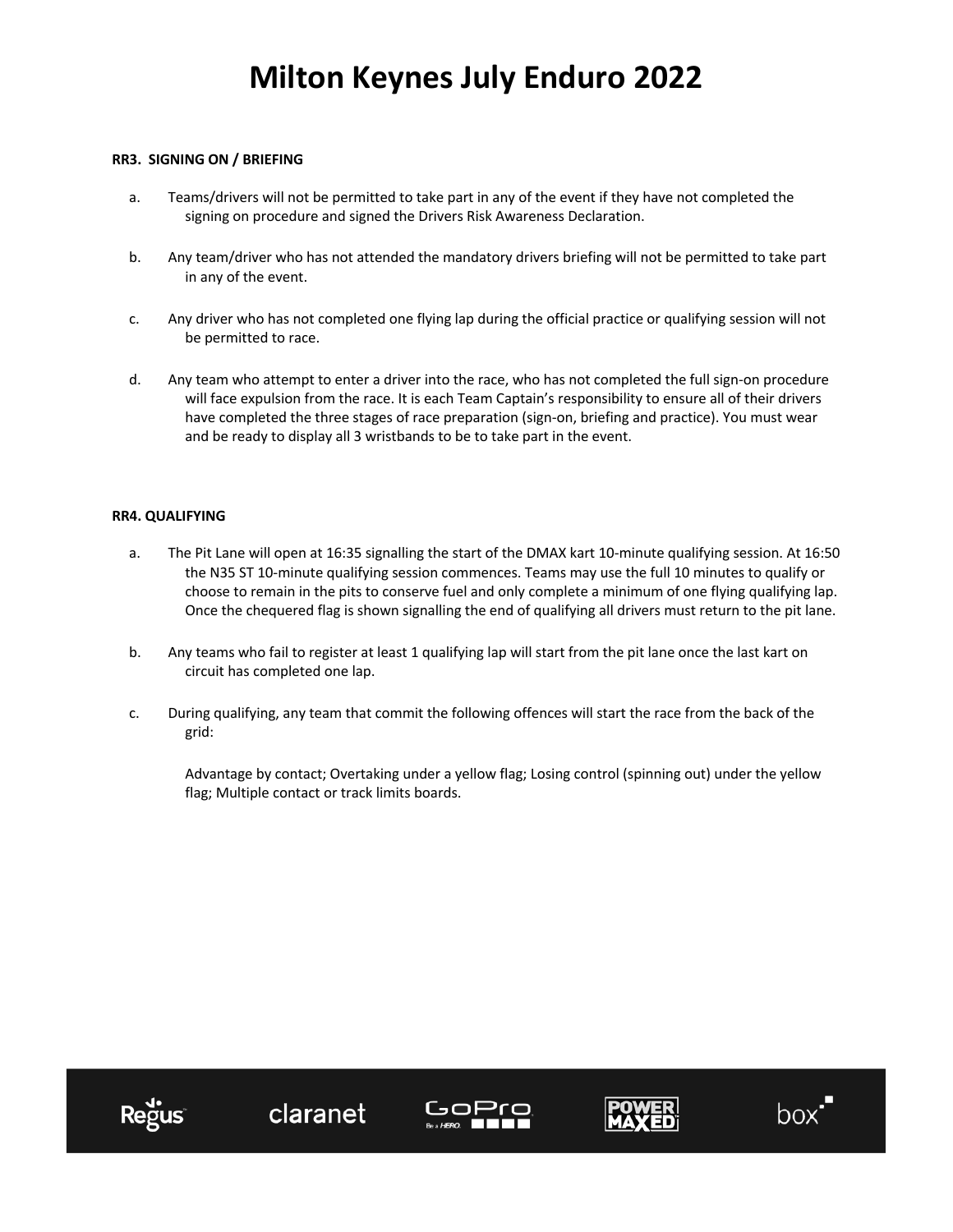#### **RR5. RACE FORMAT**

- a. Practice will be of 40 minutes' duration. During this time, all registered drivers must complete a flying lap.
- b. During practice, any team that commits any race offences may be penalised to start the race from the back of the grid.
- c. The refuelling bay will be open for the duration of practice. When the chequered flag goes out to signal practice is over, any team not in the queue for fuel will not be refueled. The fuel bays will then reopen 10 minutes into the race, and close 15 minutes from chequered flag. Note: - karts will NOT be refueled after practice; it is up to the teams to ensure that they have sufficient fuel to qualify and start the race.
- d. The karts are randomly allocated. Teams may not select their own karts. Once a team starts the race, it will be assumed that they are satisfied with the performance of their kart.
- e. During the first 10 minutes of practice, if a team finds a serious fault with their kart, they should return to the pits where the kart will be tested and/or repaired or allocated another kart.
- f. Grid formation for the race will be 2 by 2. You may not overtake before the start line.

claranet

Regus

- g. It is the responsibility of each driver to start in his/her correct grid position. However, if a driver spins during the rolling laps, the driver may not overtake any karts prior to the race start. If a team is not in their correct grid position, Organisers retain the right to start the race.
- h. During the rolling laps, drivers in trouble should raise a hand. Following drivers may overtake competitors obviously in trouble. Any driver overtaking the pace kart will receive the black flag once the race has started.
- i. The driver on pole position will control the pace as the pack approaches the start line. Any driver jumping the start will be black-flagged. This includes any drivers breaking formation and/or driving up alongside drivers ahead of them prior to the start.
	- j. If a kart suffers a component failure or is subject to Accident damage the kart will be repaired and returned to the team. In the event that the damage is catastrophic, such as a broken chassis, Daytona Motorsport Management may elect (solely) to replace the kart. In this event the kart will serve a 15 minute hiatus before being permitted to re-join the race. This only applies in the event of a catastrophic failure, and in all other instances the kart will be repaired. The repair will take as long as it takes. In the event that the repair is complicated and or leads to further issues Daytona Motorsport Management may still elect, at any time, at their sole discretion, to change the kart. Whenever a kart is changed a minimum time penalty of 15 minutes will be applied. If the repair has already taken 15 minutes once the decision is taken to change the kart the kart may re-join the race immediately. If not the kart will be held for the balance of the 15 minutes.

GoPr

box'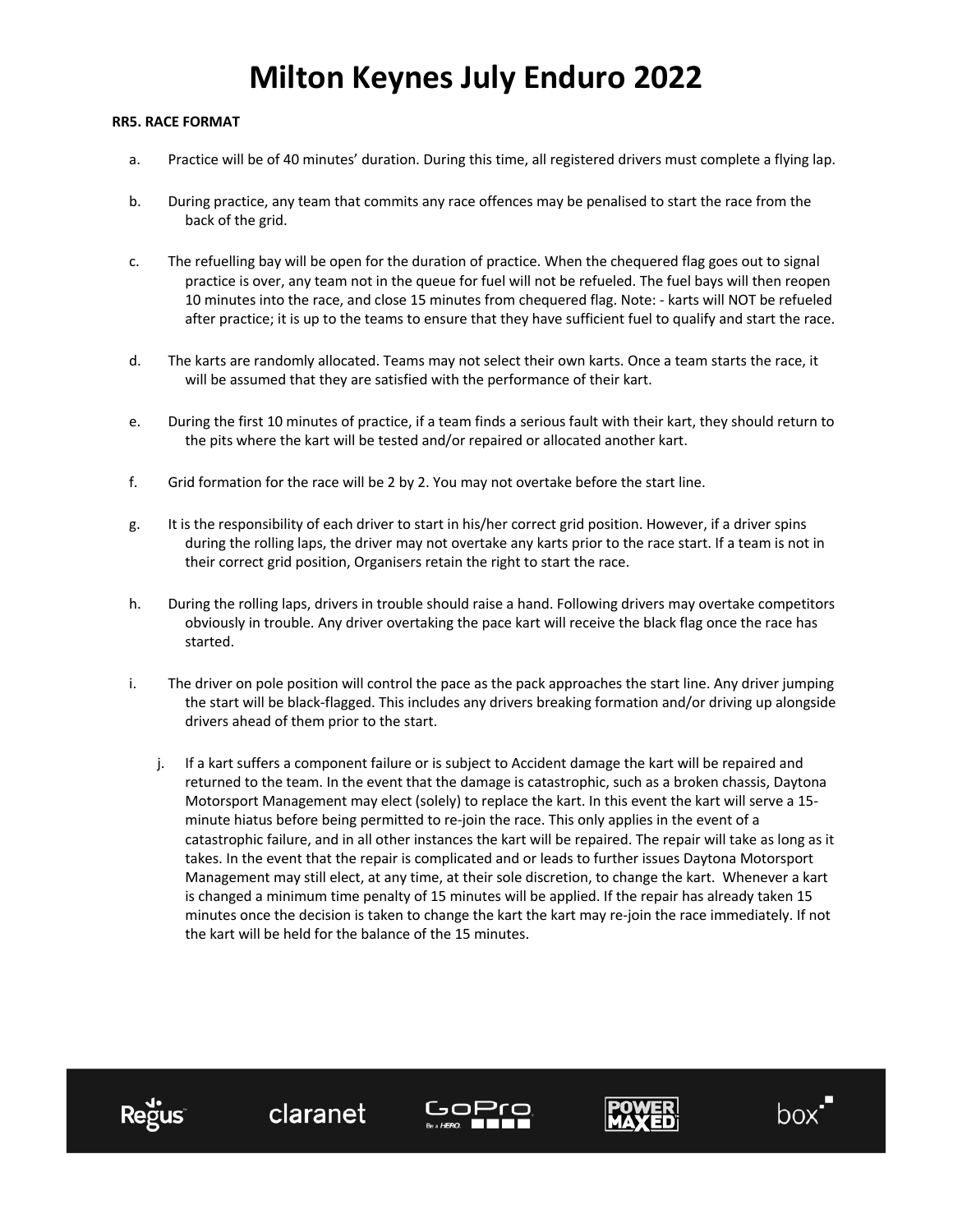### **RR6. ACCIDENT DAMAGE**

During the race, if a team sustains obvious crash damage, they will have to wait for the kart to be repaired.

#### **RR7. KARTS/TYRE PRESSURES**

The karts are set up by Daytona and sealed. Anyone found to be tampering with the kart settings will be disqualified. Tyre pressures are fixed and set by the organisers. Any team found to be adjusting tyre pressures will be disqualified.

#### **RR8. RED FLAG PROCEDURE**

a. (i) In the event of a red flag, all drivers must come to a controlled stop immediately. NO OVERTAKING. Any drivers that fail to stop promptly or pass another kart before stopping will be black flagged and serve a time penalty after the race has restarted.

(ii) In the extremely rare event of a lighting failure at night, please come to a controlled stop as soon as possible.

- b. Any kart that is being fueled at the time the Red Flag is called, will continue to be fueled. Once completed, refueling will then stop for the duration of the stoppage on circuit. If the Red Flag is called and the fueling process has not started on a kart (e.g. fuel cap is off, but fuel is not flowing into the tank), the cap will be replaced until the end of the Red Flag period.
- c. Any karts in the pits will not be released onto the track and all technical repairs to karts will be suspended for the duration of the red flag.
- d. The race clock will continue to run throughout any red flag incident.
- e. If any driver(s) require(s) medical attention they can be replaced by a qualified driver (signed in, briefed and has completed practice). Any damaged karts will be returned to the technical area. Work will only commence once the race has restarted.
- f. YELLOW Karts will be started in single file and the pit lane will reopen. Refueling and engineering work will recommence.
- g. GREEN Once the Race Director is happy to restart the race, the green flag is waved and racing recommences.

#### h. **RR9. MINIMUM WEIGHT LIMIT + BALLAST RULES**

Each time that a kart enters the Pit Lane, they must stop on the weigh-bridge before proceeding into the Pits. Kart plus driver must weigh at least:

#### i. **DMAX - least 219kgs (134kg kart + 85kg driver**).

j. **N35 ST - least 219kgs (145kg kart + 74kg driver**).

claranet







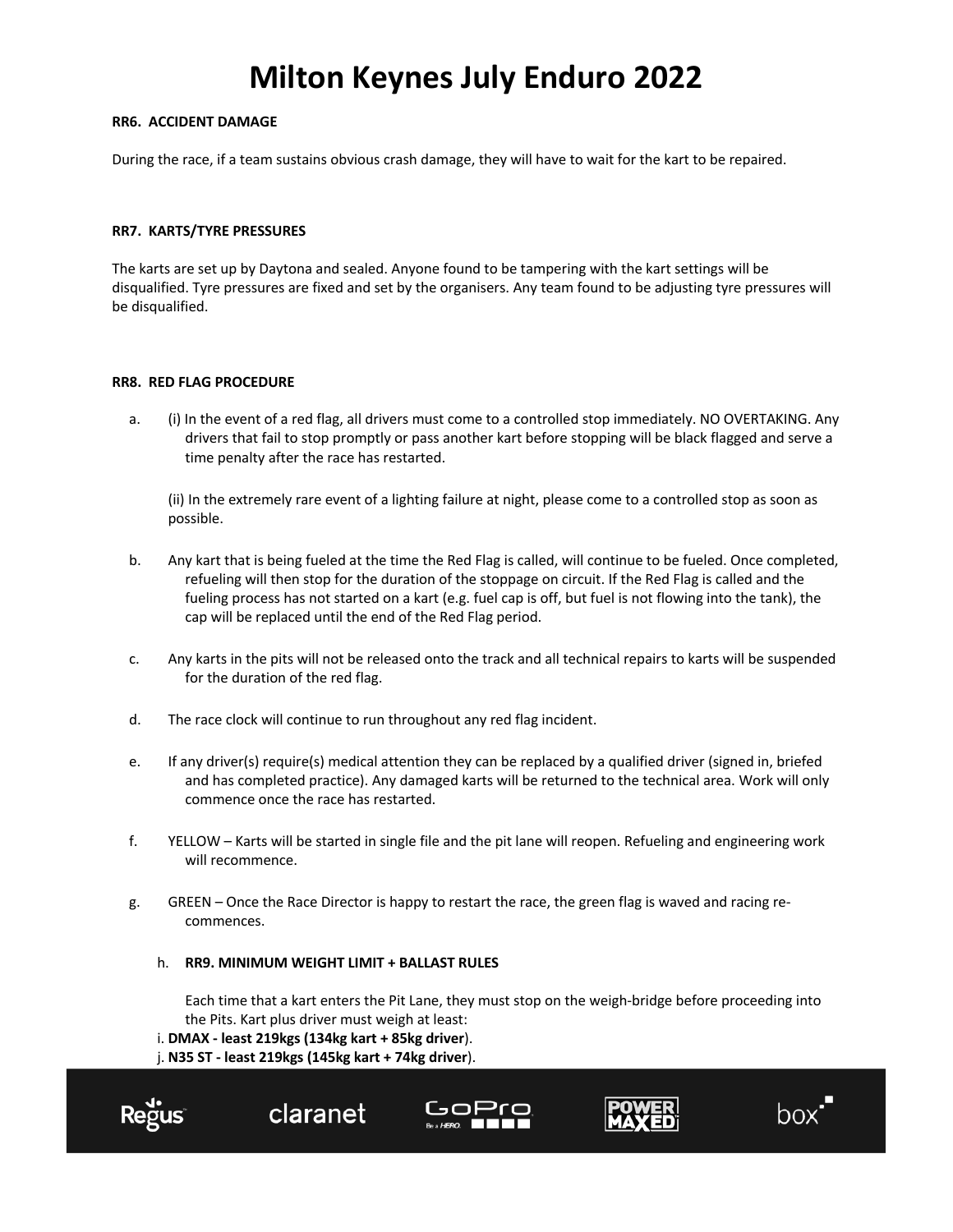- **k.** Any Team failing to achieve the minimum weight limit will incur a 5-lap penalty on each occasion they fail, or if they do not stop on the weighbridge. If a damaged kart is recovered to the pitlane, then the kart and driver do not need to stop on the weighbridge.
- l. It is the team's responsibility to source their own ballast should they need it.
- m. Daytona has a limited supply of ballast, this must be pre-booked (subject to availability) with Rob Tearle rob.tearle@daytona.co.uk a printed email will be required as proof of booking. This will be signed in and out at reception, failure to return all of the ballast to reception will result in a charge of £30 per kilo that is missing.
- n. All kart ballast must be properly attached to the kart, using the weight posts or an approved weighted seat insert. Teams cannot carry loose ballast on their person or under a seat insert (lead flashing etc). Teams may not drill holes into the seat or any other part of the kart to attach ballast. All weighted seat inserts must be approved by the Daytona Motorsport Engineering Department.
- o. **It is the team's responsibility to assign and remove ballast from their own kart, the current and incoming drivers must do this, no other team members can assist.**

### **RR10. KART MODIFICATIONS**

Teams are not permitted to make any modifications to their kart without the approval of the Daytona Motorsport Engineering Team.

If any teams are found to have made any unauthorised modifications to their kart, they will be held in the pit-lane until the modifications have been rectified. If parts/labour are required to affect repair of the modifications, the team will be required to pay for these before the start of the race.

### Sporting Regulations

### **SR1. GENERAL**

- a. Fuel Stop Windows: There are no fuel stop windows. The fuel bays will open 10 minutes into the race and will close 15 minutes before the end of the race. Refueling can occur at any time between these times.
- $b.$  There will be a mandatory minimum of 5 driver changes per team. If you are racing in teams of less than 6 drivers, you are able to complete a dummy stop at any point during the race which will count as one of your stops. A dummy stop will consist of the team returning to the Pit Lane, getting out of the kart and running around the perimeter once, then continuing out of the Pit Lane and rejoining the circuit.
- c. Teams may change drivers before fuel stops on the kerb.

There are 2 fuel bays; one for the Birrel N35 ST karts and one for the DMAX karts. It's absolutely paramount that teams drive up to the correct fuel bay.

**When approaching the Fuel Bay for refueling, drivers must not touch or attempt to unscrew the** 



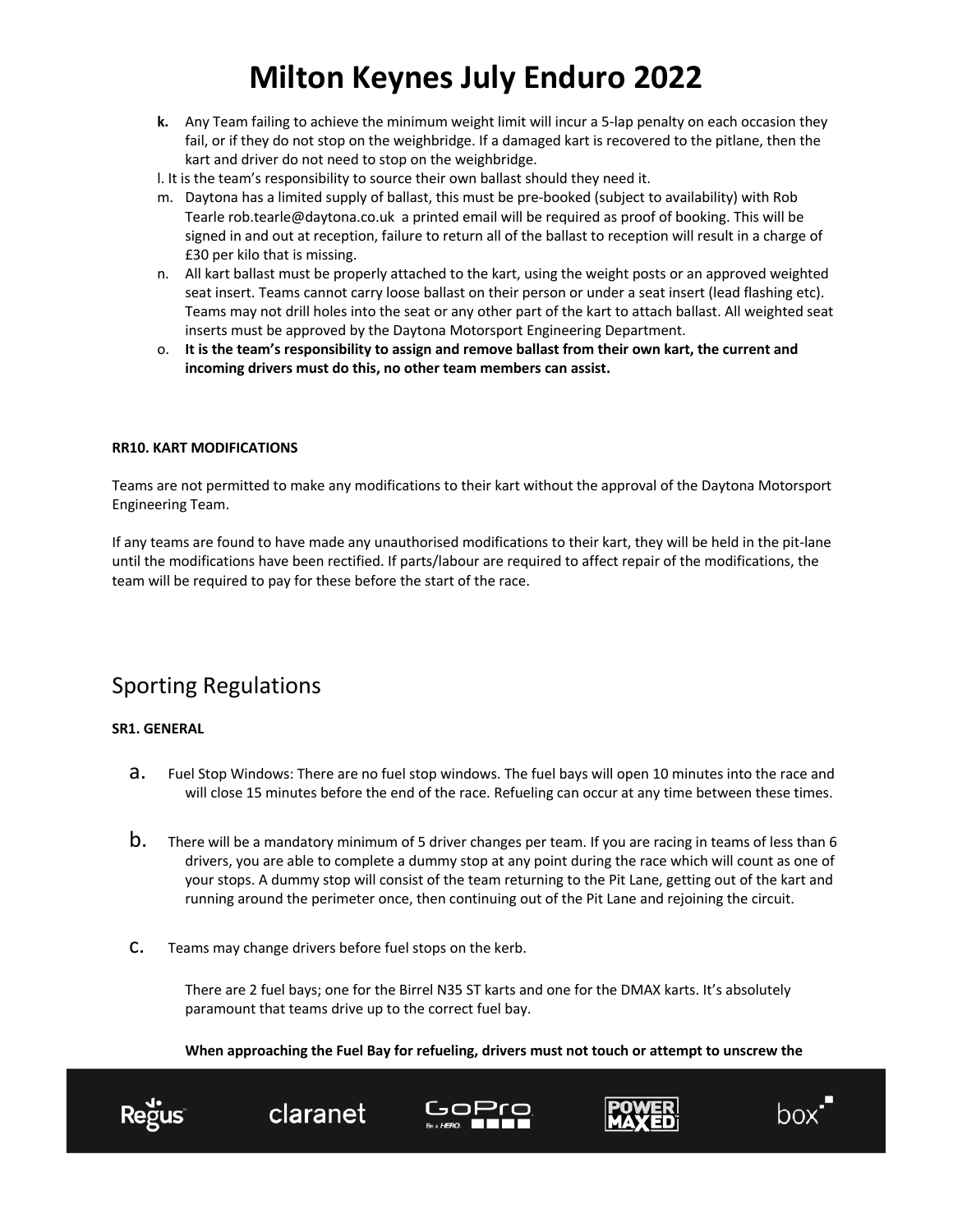**kart's fuel cap. This is solely the responsibility of the Daytona Fuel Bay crew. If any driver is seen to do so, once their fuel stop has been completed they will be wheeled out of the fuel bay and held for a 30-second penalty.**

What constitutes a minimum requirement for a fuel stop?

**\* Full Tank.** When refuelling a full tank of fuel must be filled into the kart unless a splash and dash stop is stated before the stop starts. Chain lube must be applied.

**\* Splash and Dash.** The fuel marshal will insert the fuel hose, 1 completed turn of fuel will be added to the tank. Chain lube applied. Teams must state to the fuel marshal before the stop that they require a 'splash and dash' stop.

d. Deliberate and excessive use of rumble strips/kerbs is prohibited. Warnings will be issued as follows:

| $1st$ offence           | Track Limits and/or 1 <sup>st</sup> warning flag |
|-------------------------|--------------------------------------------------|
| $2nd$ offence           | 2 <sup>nd</sup> warning flag or black flag       |
| 3 <sup>rd</sup> offence | Black flag                                       |

e. Deliberate use of contact is prohibited. Warnings will be issued in the event of ANY contact as follows:

| $1st$ offence           | Contact board and/or $1st$ warning flag      |
|-------------------------|----------------------------------------------|
| $2nd$ offence           | 2 <sup>nd</sup> warning flag or black flag   |
| 3 <sup>rd</sup> offence | Black flag (and for all subsequent offences) |

- f. Drivers who gain a position advantage by contact will receive a black flag. Penalty Stop Go (minimum 30 seconds).
- g. Drivers who attempt a manoeuvre that results in an accident may receive either a warning flag or the black flag depending on the severity of the incident.
- h. Drivers who fail to respond to the yellow flag (i.e. overtaking under yellow) will receive a black flag. Penalty – Stop Go (minimum 30 seconds).
- i. If a team receives a black flag on the last lap of the race. The team will be deducted 1 lap in place of a timed penalty.
- j. The Race Director has the right to make post-race decisions after an inquiry.

claranet

- k. A team or an individual competitor may receive an official verbal warning. Any further misconduct by the competitor may result in his/her exclusion from the event.
- l. Suits, helmets and gloves must be worn correctly. Drivers will be black flagged if they fail to comply with this rule. Tinted visors are not permitted once the track lights have come on, this will happen at the discretion of the Race Director. A time will be communicated during the pit lane briefing at that the time announced anyone remaining on circuit will be black flagged and asked to swap their visor.







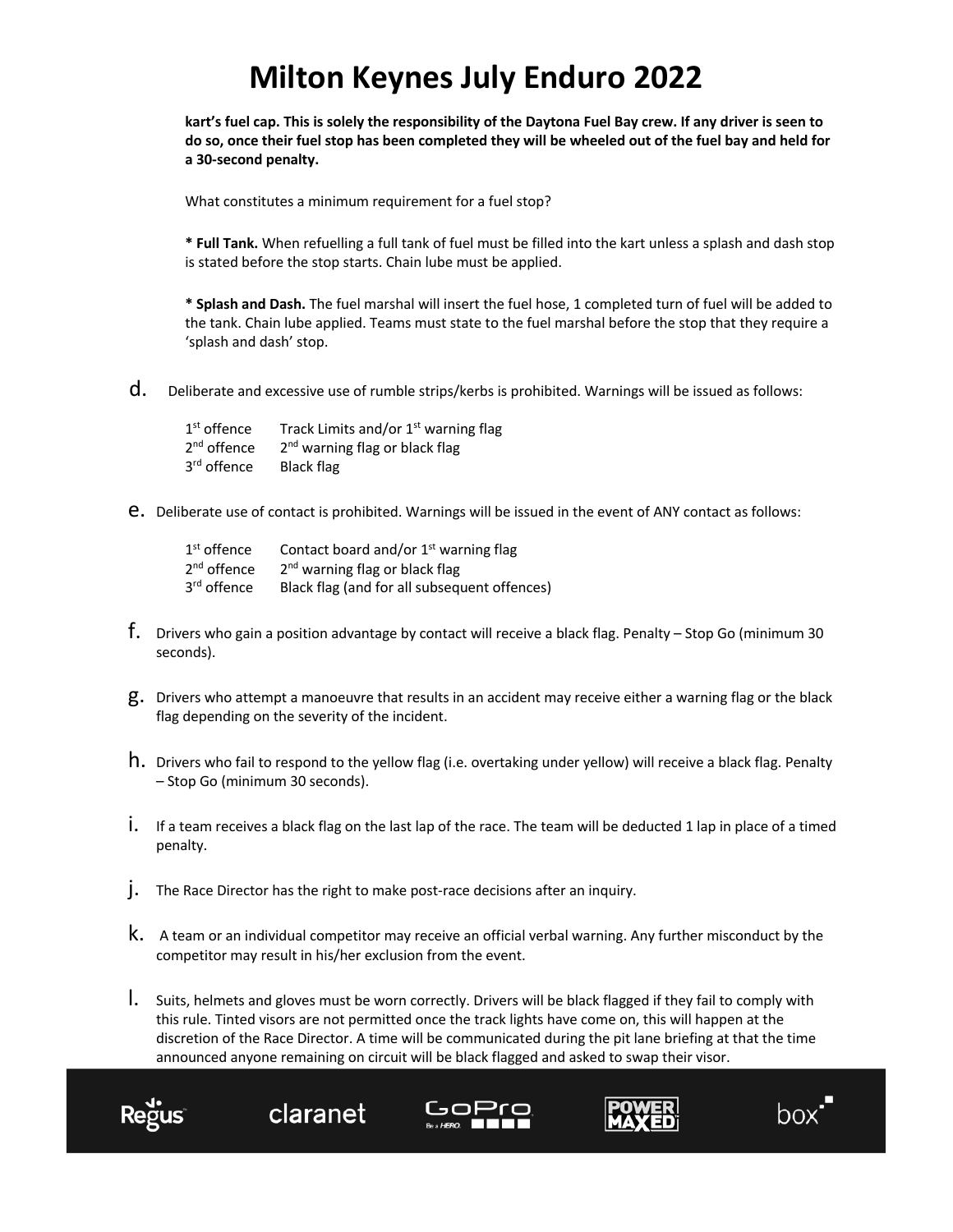- m. Any driver losing control of their kart under a yellow flag situation will receive a black flag.
- n. Competitors are responsible for the behaviour of their supporters, family and friends.
- O. Competitors are reminded that anyone using foul language or threatening behaviour will be excluded from the meeting.
- p. As there will be two classes running in the same race, it is important that competitors are aware of the different speeds for the two types of kart and are respectful of this. The two classes are racing in separate categories for separate prizes therefore it is vital for drivers to pick their passing places to ensure the safety of themselves and all competitors.
- q. Daytona is covered by its own public liability insurance. Competitors are responsible for any personal accident insurance.

#### **SR2. FLAGS AND LIGHTS**

The following flags/Lights must be adhered to:

| Green/Lights               | Race start or end of Full Course Yellow. Green flags will be waved at all marshal<br>posts simultaneously.                                                                                                                                                                                       |
|----------------------------|--------------------------------------------------------------------------------------------------------------------------------------------------------------------------------------------------------------------------------------------------------------------------------------------------|
| Red                        | Race stopped. See RR9                                                                                                                                                                                                                                                                            |
| <b>Waved Yellow</b>        | Incident ahead, caution advised. Slow to half speed. No overtaking allowed<br>until past incident                                                                                                                                                                                                |
| <b>Static Yellow Flags</b> | Full Course Yellow. Single File, Half Race Speed, No overtaking until Green flags<br>are shown.<br>ANY DRIVER WHO FAILS TO ACKNOWLEDGE A YELLOW FLAG BY SLOWING<br>DOWN WILL BE SHOWN THE BLACK FLAG AND RECEIVE A 30 SECOND STOP/GO<br>PENALTY. THIS RULE APPLIES AT ALL TIMES DURING THE EVENT |
| Black/White Diagonal       | Warning for contact, track limits, aggressive driving, blocking or obstruction                                                                                                                                                                                                                   |
| <b>Black</b>               | Driver penalty, return to pits for a minimum 30 second stop/go penalty, failure<br>to do so in a timely fashion may result in further penalties                                                                                                                                                  |
| Chequered                  | End of race, return to pits.                                                                                                                                                                                                                                                                     |

### **SR3. PIT LANE SPEED**

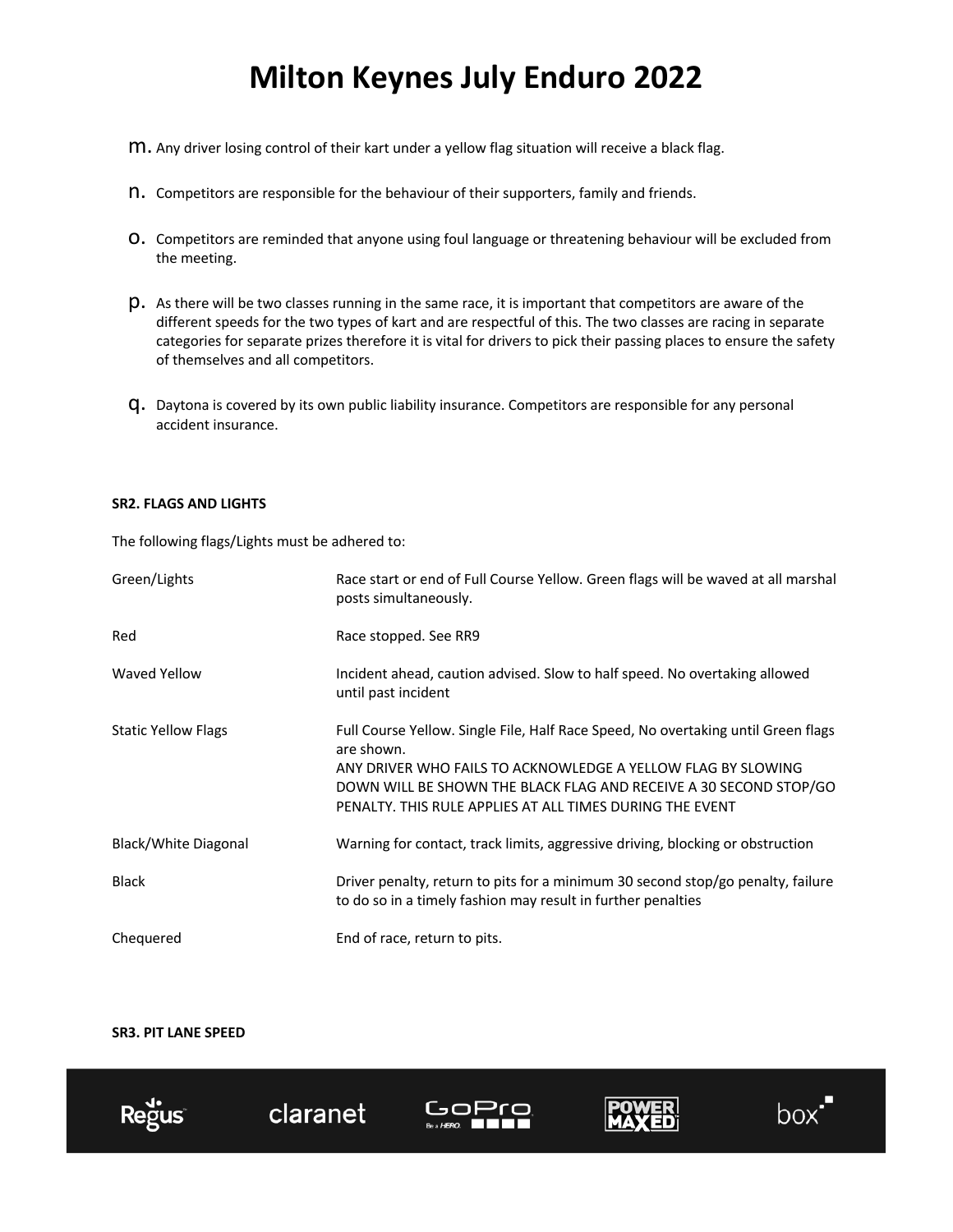The Pit Lane speed limit is "Walking Pace" at all times. This is so that it can be easily judged and if necessary, a member of Daytona Staff can demonstrate the appropriate speed by walking next to the kart.

We do this for everyone's safety and please remember it is the same for every kart!

### **SR4. CLOTHING**

Drivers must wear suitable protective clothing whilst racing, complying with current MSA standards. All clothing must be in good condition free from holes, tears, etc., and to the satisfaction of the Race Organisers. Drivers are advised to wear under garments that provide fire resistance. Race suits must be securely fastened and must be properly done up whilst racing. Waterproof over-suits may be used provided they are over an approved race suit.

Proper racing boots are recommended, all footwear should provide ankle protection. Gloves, either fabric material or leather, must be worn. Neck braces and rib protectors are recommended.

Drivers must wear a crash helmet that fits correctly (with all padding in place, the lining and strap must be free from chafing and the shell undamaged) and complies with current CIK (Snell, FIA or SFI) or NKA safety standards (BS 6658 Class B or equivalent European standard) and is correctly fastened at all times. Competitors are required to keep their helmets on, fastened and their other protective clothing in place at all times whilst on circuit, and may only be removed once out of their kart in the safety of the driver's enclosure.

Competitors must not carry bum bags, tools, weighted belts or the like. In your own interests, you are advised to remove from your person whilst racing; watches, coins, combs, jewelry or the like, and in particular earrings.

Daytona will provide race suits, helmets and gloves to any driver that requires them.

### **THE SEASON**

#### **Season Schedule**

The season will be contested over 5 rounds, with a driver's best 4 scores counting towards their final Championship Standings. Both N35 ST and DMAX Karts will race at the same time.

| Round | Date                           | Time    | Format |
|-------|--------------------------------|---------|--------|
|       | $1st$ May 2022                 | 09:00am | 6 Hour |
| 2     | 17 <sup>th</sup> July 2022     | 14:30pm | 3 Hour |
| 3     | 28 <sup>th</sup> August 2022   | 10:00am | 3 Hour |
| 4     | 9 <sup>th</sup> October 2022   | 09:00am | 6 Hour |
| 5.    | 20 <sup>th</sup> November 2022 | 11:00am | 3 Hour |

#### **ROUND POINTS**

 $1st - 50$  points 6th  $-36$  points  $2nd - 45$  points  $7th - 34$  points  $3rd - 42$  points  $8th - 32$  points

claranet







 $box<sup>7</sup>$